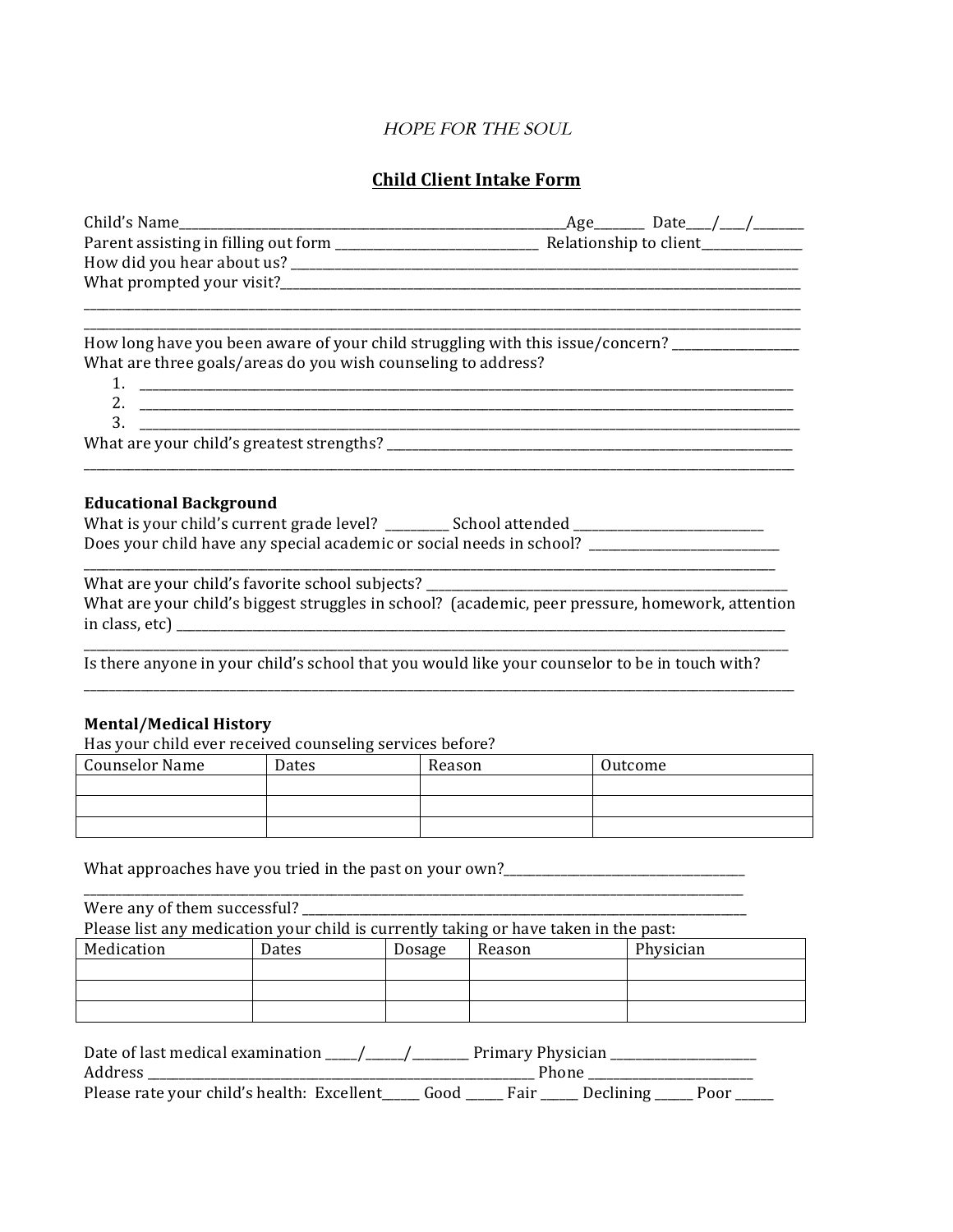Please list all current or previous illnesses, injuries, handicaps, hospitalizations, medical concerns:

| <b>Social/Family Background</b>                                                                                     |  | Is your child's father living? Y N Age_____ Marital Status ________ Date of Death _________________<br>Please describe your child's current and past relationship with their father: ________________________________ |
|---------------------------------------------------------------------------------------------------------------------|--|-----------------------------------------------------------------------------------------------------------------------------------------------------------------------------------------------------------------------|
|                                                                                                                     |  | Is your child's mother living? Y N Age______ Marital Status _________Date of Death ________________<br>Please describe your child's current and past relationship with their mother: ______________________           |
|                                                                                                                     |  |                                                                                                                                                                                                                       |
| Please describe any mental illness, medical problems, handicaps, addictions, or abuse in your family                |  |                                                                                                                                                                                                                       |
|                                                                                                                     |  | Please include any family history, patterns, or significant information that you feel would be helpful in                                                                                                             |
|                                                                                                                     |  |                                                                                                                                                                                                                       |
| <b>Current Family Composition</b><br>Please indicate your current family composition, incl. step/half/adopted, etc: |  |                                                                                                                                                                                                                       |

What stressors has your child overcome? Please include both family and social circumstances.